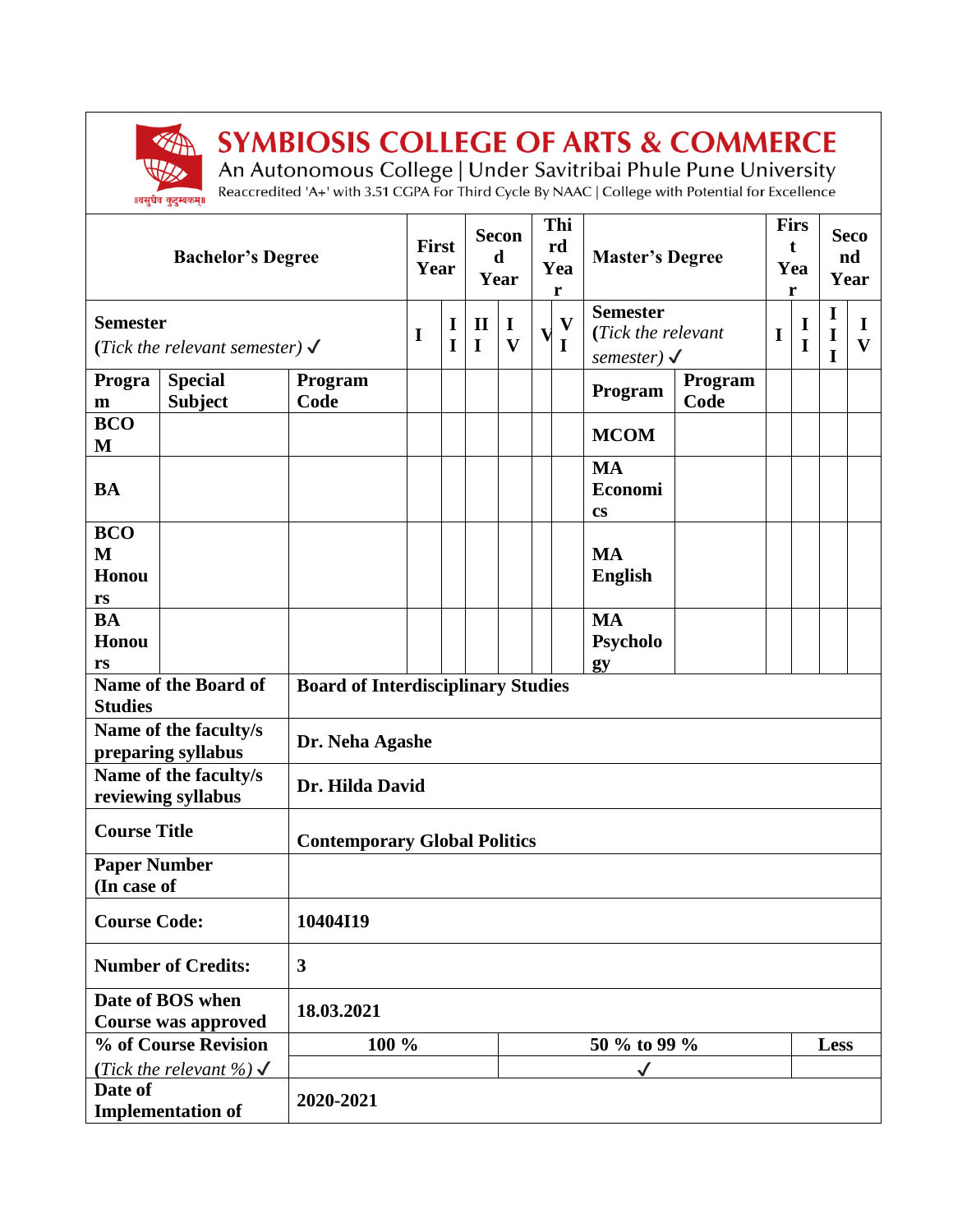## **Course Learning Outcomes:**

## **On successful completion of the module students will be able to:**

CO 1: Read and understand the basic concepts of how states defend their national interests.

CO 2: Explain the evolution of India's Foreign Policy

CO 3: Illustrate and evaluate how states co-operate or are at conflict with each other

CO 4: Explain and understand the issues in world politics

CO 5: Evaluate the factors that have shaped India's Foreign policy and the broad range of issues

| <b>About the course</b>     |                                                                                                                                                                                                                             | The students can expect to understand the basics of World Politics, along<br>with key events that have occurred in recent times, issues that affect the<br>nation states at large and also understand the basics of India's foreign policy. |    |  |  |  |  |
|-----------------------------|-----------------------------------------------------------------------------------------------------------------------------------------------------------------------------------------------------------------------------|---------------------------------------------------------------------------------------------------------------------------------------------------------------------------------------------------------------------------------------------|----|--|--|--|--|
| <b>Teaching Methodology</b> |                                                                                                                                                                                                                             | Presentations, videos<br>Movie Screening<br>open discussions<br>assignments, Guest Lectures<br>web based resources,                                                                                                                         |    |  |  |  |  |
| <b>Detailed syllabus</b>    |                                                                                                                                                                                                                             |                                                                                                                                                                                                                                             |    |  |  |  |  |
| Unit                        |                                                                                                                                                                                                                             | <b>CONTENTS OF THE COURSE</b><br>Lect                                                                                                                                                                                                       |    |  |  |  |  |
| 1.                          | Basic Concepts in World Politics: State, Nation State, Key Political<br>Ideologies<br>National Power - National Interest<br>Perspectives to analyze International Relations:<br>Realism, Liberalism and Critical Approaches |                                                                                                                                                                                                                                             |    |  |  |  |  |
| 2.                          | <b>Key Eras in World Politics</b><br>End of World war<br>Cold war<br>Post-Cold war era<br>Post Covid World Order                                                                                                            |                                                                                                                                                                                                                                             |    |  |  |  |  |
| 3.                          | <b>Understanding Conflict and War</b><br>Nature of War,<br>Microcosmic and Macrocosmic causes<br>Changing face of War                                                                                                       |                                                                                                                                                                                                                                             |    |  |  |  |  |
| 4.                          |                                                                                                                                                                                                                             | <b>Transnational Issues-Contemporary Concerns</b><br>Environment and Politics of Climate change                                                                                                                                             | 10 |  |  |  |  |